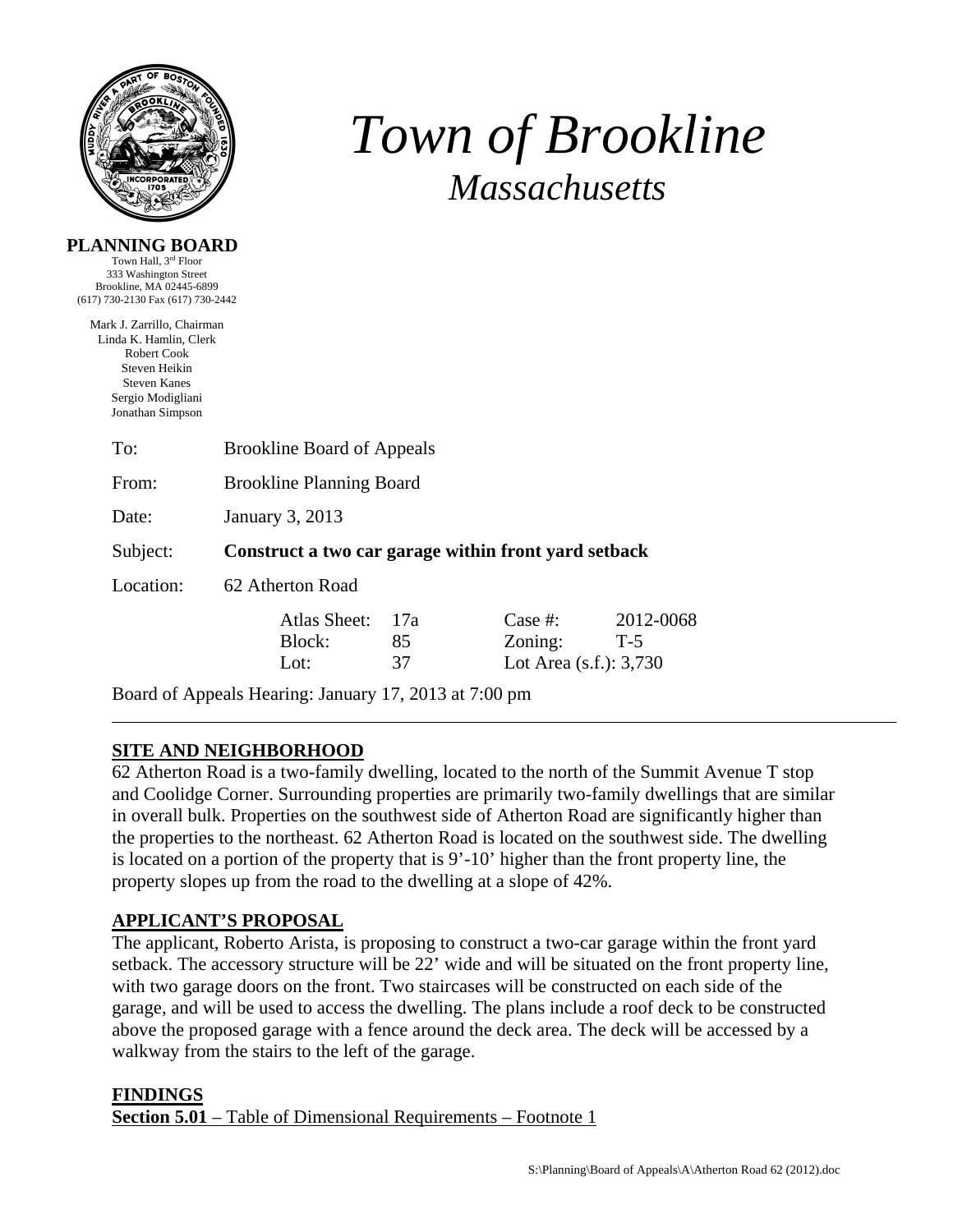## **Section 5.43** – Exceptions to Yard and Setback Regulations **Section 5.50** – Front Yard Requirements **Section 5.53** – Accessory Buildings in Front Yards

|                           | <b>Required</b> | <b>Existing</b> | <b>Proposed</b> | <b>Finding</b>   |
|---------------------------|-----------------|-----------------|-----------------|------------------|
| <b>Front Yard Setback</b> | 20'             | 23.4'           |                 | Special Permit*/ |
|                           |                 |                 |                 | Variance         |
| <b>Usable Open Space</b>  |                 | 0 s.f.          | 228 s.f.        | Special Permit/  |
|                           | $1,119$ s.f.    |                 |                 | Variance         |

\*Under Section 5.43, the Board of Appeals by special permit may allow the substitution of other dimensions for yard and setback requirements if counterbalancing amenities are provided. The applicant is proposing to provide additional landscaping

**Section 5.54** – Exceptions for Existing Alignment: This section is cited in the denial letter, but is not applicable to the property.

**Section 5.91** – Minimum Usable Open Space: Total usable open space on the property is currently 0%. The proposal will add 288 square feet of open space, and increase it to 6%. **Section 6.04.12** – Design of All Off-Street Parking Facilities: The proposed construction of a two car garage on the property will create two parking spaces, where there are currently none. This proposal appears to meet the requirement for relief to dimensional requirements under this section.

**Section 8.02.2** – Alteration or Extension: A special permit is required to alter and/or extend this non-conforming structure.

## **PLANNING BOARD COMMENTS**

The Planning Board is not opposed to the proposal to construct a two-car garage in the front yard setback, since access to the backyard is not possible due to this severe slope. The garage and roof deck are attractively designed and will increase the enjoyment of this property.

There is a two-car garage situated on the front property line of 66 Atherton Road, the abutting property directly to the north. The property directly to the south has a parking area within the front yard setback. The Planning Board views this proposal as a reasonable request that will help to create two off street parking spaces and add usable open space. Therefore, the Planning Board feels that granting the relief is appropriate.

## **Therefore, the Planning Board recommends approval of the proposal and plans, and site plan by Bradford Engineering, dated 10/10/2012, with the following conditions:**

- 1. Prior to the issuance of a building permit, the applicant shall submit a site plan with the required curb cut, final plans and elevations of the garage, indicating all dimensions and materials subject to the review and approval of the Assistant Director of Regulatory Planning.
- 2. Prior to the issuance of a building permit, the applicant shall submit a final landscape and railing plan indicating all counterbalancing amenities subject to the review and approval of the Assistant Director of Regulatory Planning.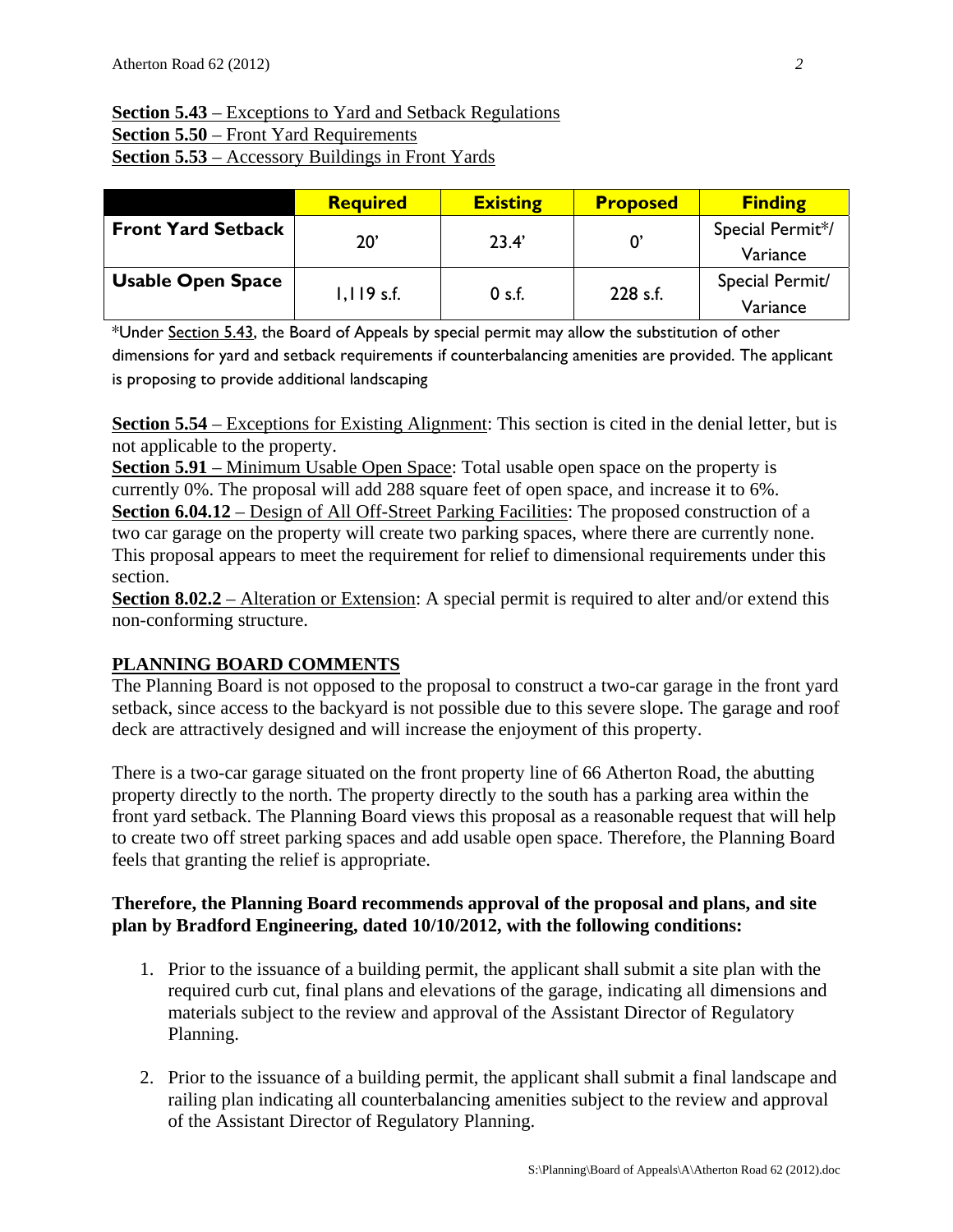3. Prior to the issuance of a building permit, the applicant shall submit to the Building Commissioner for review and approval for conformance to the Board of Appeals decision: 1) a final site plan stamped and signed by a registered engineer or land surveyor; 2) final building elevations stamped and signed by a registered architect; and 3) evidence that the Board of Appeals decision has been recorded at the Registry of Deeds. *tcr*